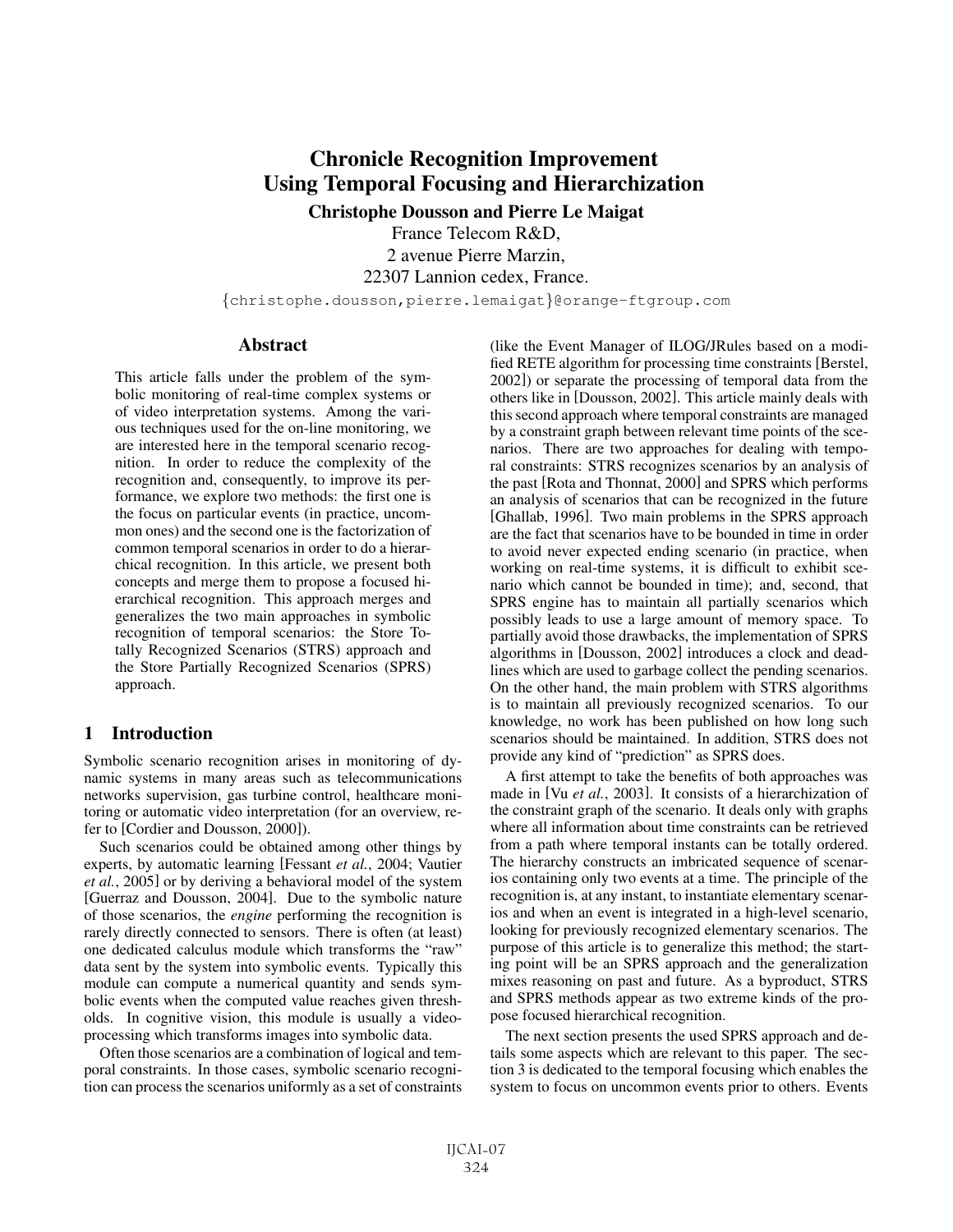could be not only basic events coming directly from the supervised system but aggregated indicators. So the temporal focusing could be used in order to control the computation of such indicators on particular temporal windows and to avoid useless computation. As such indicators could be themselves scenarios, section 4 presents how the hierarchical recognition deals with common subscenarios. Finally, we show that both concepts could be merged and experimentally lead to good improvement of performances. This will be the object of the section 5.

We conclude in section 6 by experimentation on detecting naive servers in a Reflected Distributed Denial of Service (RDDoS) attack.

## 2 Chronicle Recognition System

Our approach is based on the chronicle recognition as proposed in [Dousson, 2002] which falls in the field of SPRS methods. A chronicle is given by a time constraint graph labeled by predicates.

An instance of event is a pair  $(e, t)$  where t is the date of the event and  $e$  is its type. When no ambiguity results, we sometimes do not distinguish between an event and its type. Figure 1 shows a chronicle which contains four events: the event e (if instantiated) must occur between <sup>1</sup> and <sup>3</sup> units of time after an instantiation of  $f$ , the event  $g$  must occur between <sup>0</sup> and <sup>3</sup> units of time after e and between <sup>−</sup><sup>1</sup> and <sup>4</sup> units of time after  $e'$ .



Figure 1: A chronicle.

Note that the complete formalism is based on a reified logic (a chronicle is a conjunctive formula) and introduces also predicates on persistency or event absence. In this article we choose to present in details the focusing from the time constraint graph point of view, other predicates are also taken into account but not discussed here.

#### 2.1 Recognition Algorithms

Let CRS (Chronicle Recognition System) denote the algorithm of recognition. Basically the mechanism of CRS is, at each incoming event, to try to integrate it in all the pending (and partial) instances of the chronicle model and/or created a new instance and calculating (using constraint propagation [Dechter *et al.*, 1991]) new forthcoming windows for all the forthcoming events of each instance. An instance of a chronicle model is then a partial instantiation of this model and forthcoming windows  $fc(e)$  of a non-instantiated event e is the (extended<sup>1</sup>) interval where the occurrence of an event could lead to a recognition<sup>2</sup>.

Figure 2 shows the mechanism of the recognition algorithm on a small example: when CRS receives  $f$  at 1, it creates the new instance  $I_1$  and updates the forthcoming window of the node e. When a new f occurs at 3, instance  $I_2$  is created (the forthcoming windows of  $I_1$  is updated "using" a clock tick set at 3). When e occurs,  $I_3$  is created (from  $I_2$ ) and  $I_1$  is destroyed as no more event e could from now be integrated into (instance  $I_2$  is not destroyed, waiting for another potential  $e$  between 5 and 6). As all events of  $I_3$  are instantiated the chronicle  $I_3$  is recognized.



Figure 2: Created instances of a chronicle by the incoming event stream  $(f, 1)(f, 3)(e, 5)$ .

## 2.2 From Clock to "**AssertNoMore**" Event.

In first implementations of chronicle recognition, a clock was introduced in order to discard "impossible" instances when the clock goes past one of their forthcoming windows (see behavior of  $I_1$  in figure 2).

In order to take into account some jitter in data transmission a possible delay  $\delta$  can be taken into account. This delay bounds the maximum difference observed at reception between two events sending at the same time by the (possibly distributed) system. Basically, the event integration algorithm could be written as following:

$$
integrate((e, t));
$$
  
setGarbageClock $(t - \delta)$ 

The main drawback is that it implies that events arrive roughly in a FIFO manner (the allowed jitter is bounded by  $\delta$ ): so, when the FIFO hypothesis should be relaxed (and it is often the case when the monitored system is distributed),  $\delta$ should be increased and the garbage efficiency decreases <sup>3</sup>.

In order to avoid this, instead of a clock, we define a new input message: "AssertNoMore $(e, I)$ ", where e is an event type and I an extended interval. It specifies to CRS that, from now on, it will not receive more events of type e with an occurence date in I. This mechanism is implemented in CRS by managing one forthcoming window for each event type which is updated when receiving an "AssertNoMore" message.

We do not describe here how CRS deals with this assertion as it is very close to the previous CRS. Intuitively, all the forthcoming windows of e are reduced (fc(e)  $\setminus$  I), these windows are propagated according to the constraint graph of the

<sup>&</sup>lt;sup>1</sup>An extended interval is a disjoint union of intervals.

<sup>&</sup>lt;sup>2</sup>This does not imply that, for all non instantiated events  $e$ , if  $(e, t)$  occurs with  $t \in \text{fc}(e)$  then the instance is recognized. This a difference between SPRS mechanism where integration of events is

incremental and some STRS mechanism where integration is made by block in a backward manner.

<sup>&</sup>lt;sup>3</sup>In case of focusing, an other side effect of using clock is the creation of "false" instances. This will be explained in section 6.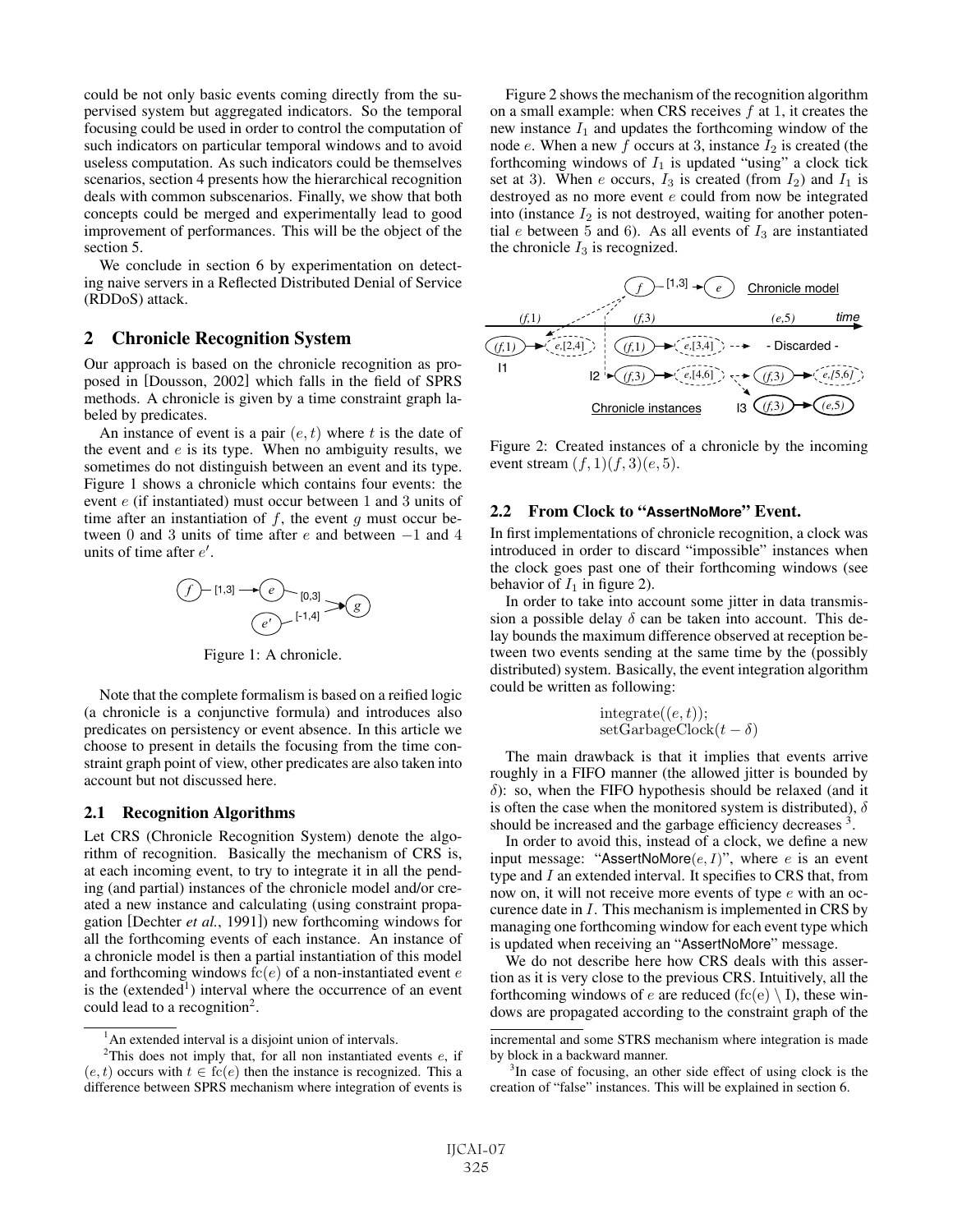chronicle and, if a forthcoming window becomes empty, the instance is discarded. The previous garbage collect of CRS could be emulated by the following:

```
integrate((e,t));<br>\forall event type e'\forall event type e', AssertNoMore(e', ] - \infty, t - \delta])
```
It illustrates that the previous clock management forces all the event types to be synchronized: in other words, if one kind of event could be widely jittered, then all event types are supposed to be the same. Notice that, as we allow the use of extended intervals, more complex garbage management could be easily implemented: it could be different from  $]-\infty$ , clock] and non chronological: we could process, for instance, "AssertNoMore $(e, [10, 20] \cup [30, 40])$ " and, then, "AssertNoMore $(e, [0, 10])$ ".

This point of view changes slightly the manner the engine works: the progress of time is no more driven by the observations coming from the supervised system but by an "internal" control, this control could be given by the knowledge of the temporal behavior of the system. We will see in the next section how this new feature is essential for an efficient temporal focusing.

## 3 The Temporal Focusing

#### 3.1 General Description

In some cases, not all events have the same status: in example on figure 2, event  $f$  could be very frequent and event  $e$ extremely uncommon. Due to this difference of frequency, the recognition of the chronicle could be intractable in practice, indeed each event  $f$  potentially creates a new instance of the chronicle waiting for other events: if a thousand  $f$  arrive between 0 and 1, a thousand instances will be created. As event  $e$  is extremely uncommon most of those instances would be finally destroyed. In CRS, the number of creation of instances has a great impact on performance of the recognition. In order to reduce this number, we focus on event  $e$  in the following manner: when events  $f$  arrive, we store them in a collector and we created new instances only when events e occur, then we will search in the collector which  $f$  could be integrated in the instances. Potentially the number of created instances will be the number of  $e$  and not the number of  $f$ . In order to be not limited to uncommon events, we order the recognition process by introducing a *level* for each event type. The principle of the temporal focusing is then the following:

#### Temporal focusing: *Begin the integration of events of level* n + 1 *only when there exists an instance such that all events of level between* <sup>1</sup> *and* n *had been integrated.*

So, if level(e)  $\leq$  level(f), the engine will integrate e at  $t = 5$ then it will search in the collector all events f between  $t = 2$ and  $t = 4$ . The collector finds  $(f, 3)$  and sends it to the engine, this leads to the creation of the instance  $I_3$ . Technically we made the choice of sending  $f$  not only to instances waiting for events of same level but to all the pending instances. As the number of  $f$  sending from the collector to the engine is small, only a small number instances are created. This also ensures that the collector sends an event one and only one time. So, in our example,  $(f, 3)$  leads to the creation of instance  $I_2$  with  $fc(e) = [5, 6]$ .

In addition to the recognition engine, we developed some modules (see figure 3): an *Event Router* which routes the events coming from the supervised system to either the engine or the collector; a module named *Finished Level Detector* which detects when a particular instance of chronicle has finished to integrate all events of level lesser than  $n$ , then looks at the forthcoming windows of events of level  $n+1$  and sends them (through a "Focus" message) to the collector as a request for events. At last, a module called *No Need Window Calculator*, which computes for all current instances the windows where they do not need events of greater level and sends this information to the collector via a "Discard" message. In order to make the buffer management easier, the collector itself is split into *Buffered Streams*: one for each event type.



Figure 3: Architecture of the focused recognition.

At this stage, we have defined two messages for a feedback control on the production of event of high level: CRS is able to focus on specified time windows (by sending a "Focus" message) but also could discard events in irrelevant time windows (by sending a "Discard" message).

## 3.2 The Buffered Streams

The collector is composed of many buffered streams, each of them is dedicated to one event type. This section presents how it works: each buffered stream manages three particular temporal windows (see figure 4) :

i) the *assert no more window* (nm) which contains all the occurrence dates for that no more event will be received from now,



Figure 4: The 3 control windows used to manage the buffer.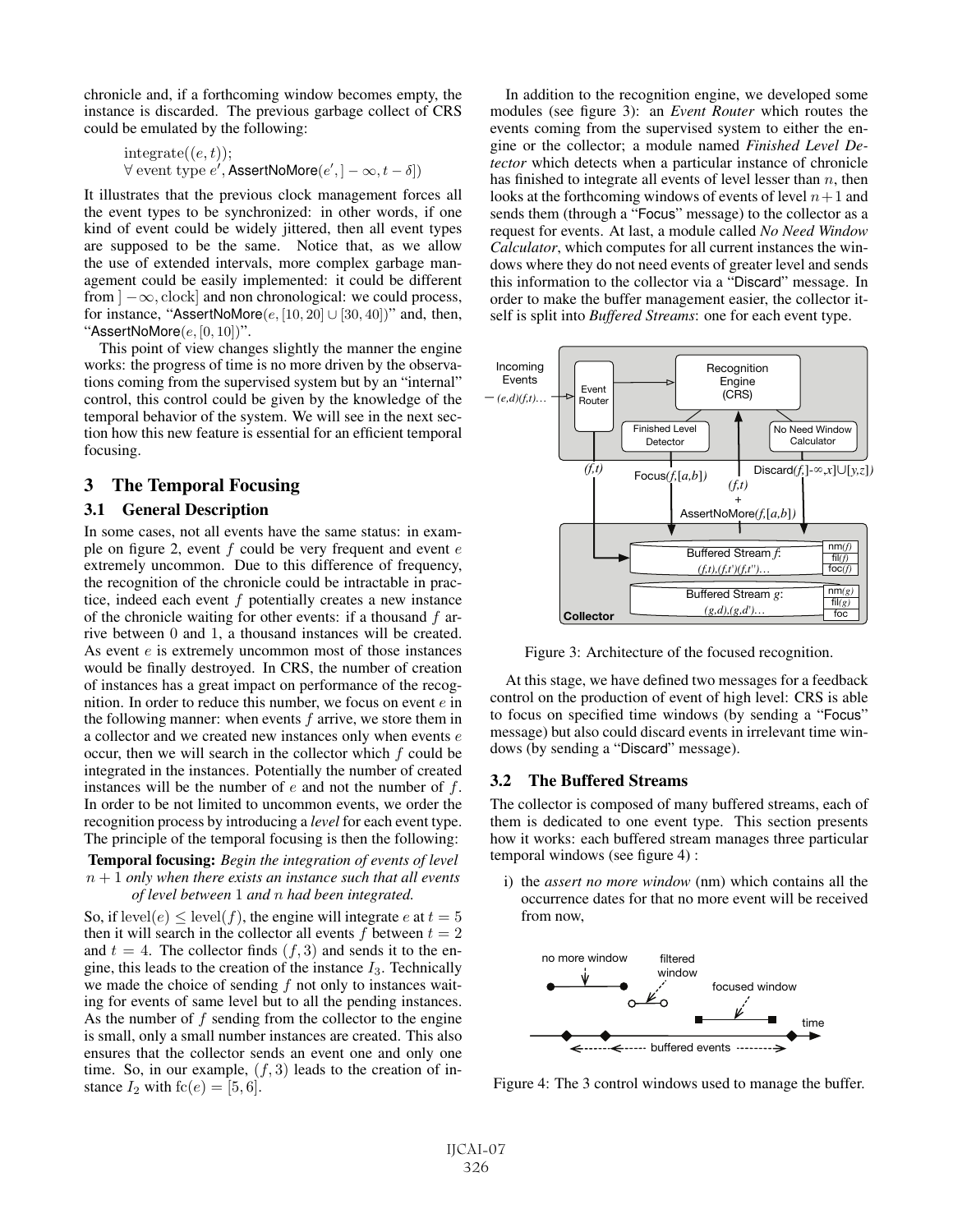- ii) the *filtered window* (fil) which contains all the occurrence event dates for which the pending instances don't care, and
- iii) the *focus window* (foc) which contains all the occurrence dates for which incoming events are required and should be integrated immediately by CRS without be stored.

The figure 5 illustrates the different cases of processing an event according to its position against the temporal windows of the buffered stream.



Figure 5: The different cases of processing an event occurrence into a buffered stream (according to the event date).

Reception of control messages ("AssertNoMore", "Discard" or "Focus") updates also the buffered stream:

- "**AssertNoMore** $(f, w)$ " : it updates the windows (see fig. 6)  $nm \leftarrow nm \cup w$ , fil  $\leftarrow$  fil $\setminus w$  and foc  $\leftarrow$  foc $\setminus w$  and sends to CRS "AssertNoMore $(f, w \cap$  foc)".
- "Discard $(f, w)$ ": it destroys all events in w, then updates the windows : fil ← fil  $\cup$  (w\nm), foc ← foc\w and sends back to CRS "AssertNoMore $(f, w)$ "<sup>4</sup>.
- "**Focus** $(f, w)$ ": it sends all events in w, then updates the focused window: foc ← foc  $\cup$  (w\(nm  $\cup$  fil) and sends back to CRS "AssertNoMore $(f, w \cap (nm \cup \text{fil}))$ ".

So, during the recognition process, the following properties are always true : i) The windows nm, fil and foc are mutually exclusive. ii) There is no buffered event in the filtered and the focused windows. Whatever the levels in a chronicle, this mechanism performs exactly same recognitions as CRS with no focusing; only the performances are affected.

## 3.3 Partial order and relative event frequencies

In figure 2, if  $e$  is much more frequent than  $f$ , there is no need to define level, as, if no  $f$  was arrived, no  $e$  initiates new instances, thus the number of partial instances equals number of f. So relatively to an other event  $e$ , event  $f$  (very frequent) should be leveled only if  $e \nleq f$  (in the partial order induced by the constraints), in particular when  $e$  and  $f$  are not ordered, for example if  $e \stackrel{[-1,2]}{\longrightarrow} f$ . We can decompose<br>instances into two categories: the instances where f is before instances into two categories: the instances where  $f$  is before e for which the focusing will be particular efficient and the



Figure 6: Behavior of a buffer when it receives one control message ("AssertNoMore", "Discard" or "Focus").

other part where  $f$  is after  $e$ , in this case  $f$  should be directly sent to the recognition engine which is done by the use of the maintained focus window. An other case where focusing is useful is when  $f \stackrel{[a,b]}{\longrightarrow} e$ , with  $a, b \geq 0$ , with e FIFO but f having a jitter delay greater than  $\overline{b}$ . To sum up, setting a level to an event is based on an *a priori* knowledge of its incoming frequency and on its position in the constraint graph.

The focusing must be combined with hierarchization in the case where one can identify uncommon sub-patterns or when more than one occurrence of a frequent event is required for the recognition (see section 5 and 6 for an example).

# 4 Hierarchical Chronicles

A *hierarchical chronicle* is a pair  $(C, \{h_1, \ldots, h_n\})$  where  $C$  is the *base* chronicle and  $h_i$  are the *sub-chronicles*; we assume that events involved in C can take value in the set of sub-chronicle labels  $\{h_1, \ldots, h_n\}$ . We treat only *deter-ministic* hierarchical chronicles<sup>5</sup>, i.e. we do not allow two sub-chronicles having the same label, so, in the following, we make no distinction between the chronicle and its label. Moreover we suppose that each  $h_i$  has a distinguished event  $b_i$ . The hierarchical chronicle C will be *recognized* if it is

<sup>&</sup>lt;sup>4</sup>This message is a kind of acknowledgment used to synchronize the event buffer state and the CRS state.

<sup>&</sup>lt;sup>5</sup>There is no technical difficulty to consider non-deterministic hierarchical chronicles. The main difference is that expansion (see below) leads to more than one chronicle. This is a possible way to introduce disjunction in chronicle formalism.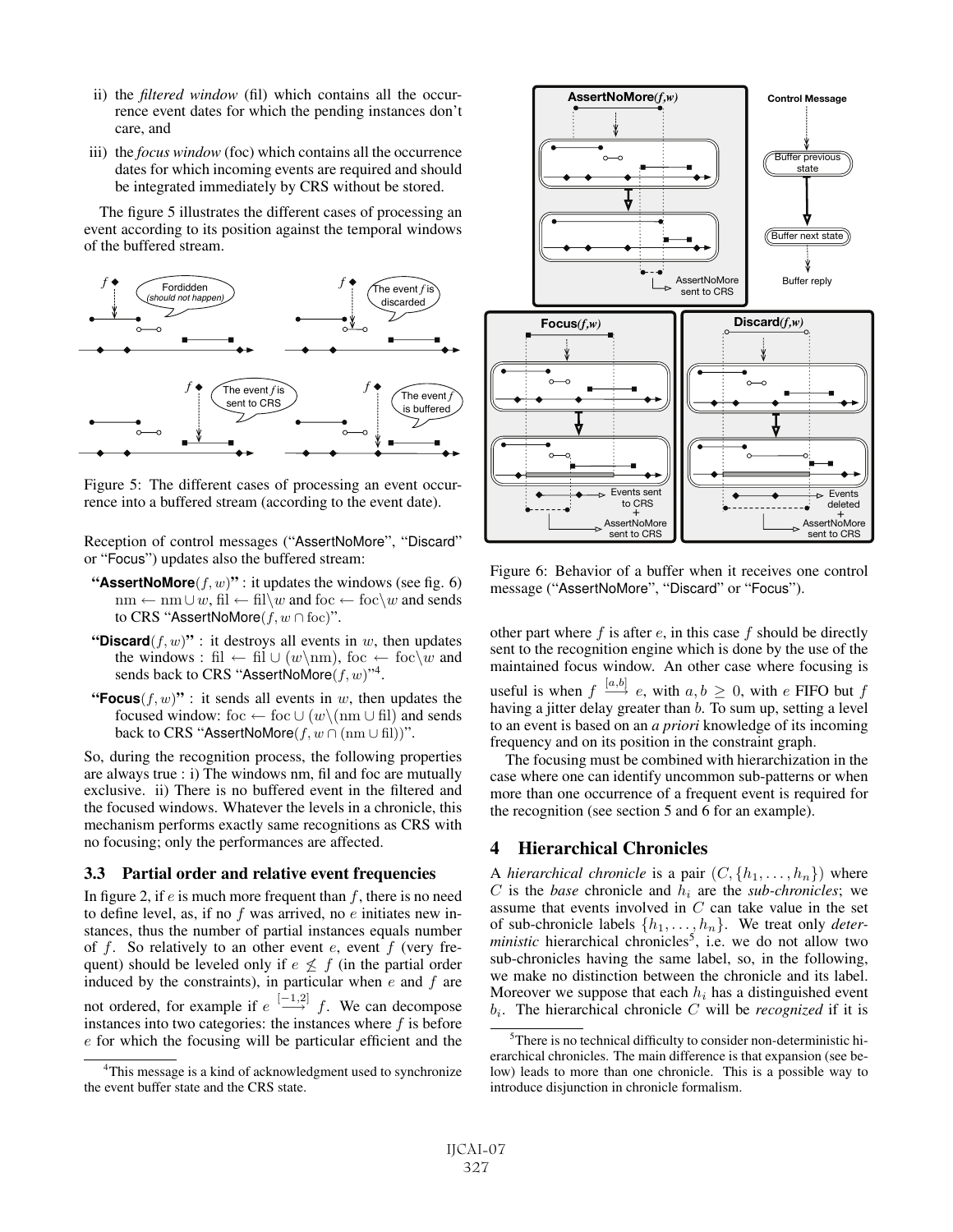(classically) recognized with integrated events labeled by a sub-chronicle  $h_i$  have the date of an integrated event  $b_i$  in a recognized instance of  $h_i$ . In other words, when a subchronicle  $h_i$  is recognized, it "sends" to all chronicles the event  $(h_i, \text{date of } b_i)$ .

In figure 7, the hierarchical chronicle  $H = (C, \{h, k\})$ possesses two sub-chronicles  $h$  and  $k$ , the chronicle  $k$  is composed of two types of events: a basic one, f (which comes from the supervised system) and one from the sub-chronicle h. The distinguished events are respectively  $e$  and  $h$ .



Figure 7: The hierarchical chronicle  $(C, \{h, k\})$ .

Let  $C$  be a chronicle with constraint graph  $G$  and with an event  $h$ , where  $h$  is a subchronicle with distinguished element *b* and with constraint graph *V*. *Expanding* the chronicle C (or its graph) is replacing the node  $h \in G$  by the graph V, specifying that the constraints between b and  $G\backslash V$  are the constraints of  $h \in G$ . Let the relation  $h_i \to h_j$  be defined if  $h_j$  contains the event type  $h_i$ . The hierarchical chronicle is *structurally consistent* if  $\forall i, \nexists h_i \rightarrow^* h_i$ . In this case the *ex-*<br>*pansion* of a hierarchical chronicle is well defined (the graph *pansion* of a hierarchical chronicle is well defined (the graph of the figure 8 is the expansion of  $(C, \{h, k\})$ . A hierarchical chronicle C is *consistent* if there exists a set of events s.t. C is recognized. It is straightforward that a (structurally consistent) hierarchical chronicle is consistent iff when expanding sub-chronicles the obtained constraint graph is consistent.



Figure 8: The expansion of the hierarchical chronicle C.

Hierarchical chronicles can come from two ways: the first one is that the chronicle is initially specified in a hierarchical manner, for example if the architecture of the system is itself hierarchical; the second one is, starting from a flat chronicle, we identify identical patterns inside this chronicle. The next proposition is a necessary and sufficient condition to the hierarchization of a (temporal) pattern and shows we have to take care in pattern factorization: two subgraphs could be identical (with same constraints) but one of them can satisfy the condition and the other not.

Proposition 4.1 *Let* G *be a minimal constraint graph and*  $U \subseteq G$  a subgraph. Let  $b \in U$  be a (distinguished) node and H the hierarchical chronicle defined by  $G' = (G\backslash U) \cup \{h\}$ <br>and  $h = U$  where  $h \in G'$  has the same constraints as node  $and h = U$ , where  $h \in G'$  has the same constraints as node b<br>b Then H and G recognize the same events iff b*. Then* H *and* G *recognize the same events iff*

$$
\forall a \in U, \forall c \in G \setminus U, D_{ac} = D_{ab} + D_{bc} \tag{1}
$$

*where*  $D_{xy}$  *is the time constraint between nodes* x and y *in the graph* G*.*

## 5 Focused Hierarchical Recognition

In this section, we present how focusing and the hierarchization could be mixed. We need to add a module which transforms the windows of high level events representing subchronicles into those of the different buffered streams representing the events in the sub-chronicles.

We only present the formula for updating the filtered window: when the collector receives a "Discard" message for f, it transforms it into a "Discard" message for all events of the sub-chronicle  $f$ , but needs also to take into account other high-level events. In order to do that, we also introduce a filtered window for all high level events representing a subchronicle.

So, the window of the "Discard" message receives by the  $\bigcap_{e \in f_i} \text{fil}(f_i)/D_{e,b_i}$  where  $D_{e,b_i}$  is the time constraint from e buffered stream of event type  $e$  (included in  $f$ ) is given by: to the distinguished node  $b_i$  of  $f_i$  and where:

$$
[u, v]/[a, b] = \begin{cases} [u-a, v-b] & \text{if } u-a \le v-b \\ \varnothing & \text{otherwise} \end{cases}
$$

with natural extension to the set of extended intervals.

Remark: An example of gain of focusing vs. techniques presented in [Vu *et al.*, 2003] is that for subgraphs with [0, 0] constraints (co-occurrence), we don't have to explore combination of partial instantiation but only store events and wait for an event in the future in order to extract from the collector events with the "good" parameters; thus all the combinatorial explosion of elementary scenarios is avoided.

#### 6 Experimentation

This experiment was done on real data coming from the real case application which motivates this work: the detection of RDDoS (Reflected Distributed Denial of Service) attacks in IP networks.

In such attack, machines with the spoofed IP address of the victim send SYN messages to naives servers. Then, those servers will reply by sending to the victim SYN/ACK messages generating a massive flooding. Characteristic of the attack is that SYN traffic to naive server is low, persistent and, taken alone, do not trigger an alarm. We want to identify the naive servers. In our experiment, information on the global traffic are sent way up by dozens of core routers. Preprocessing is done by a particular numerical algorithm which computes throughput between pairs of IP addresses and sends alarms when this throughput is greater than two thresholds: a low one (L events) and a high one (H events).